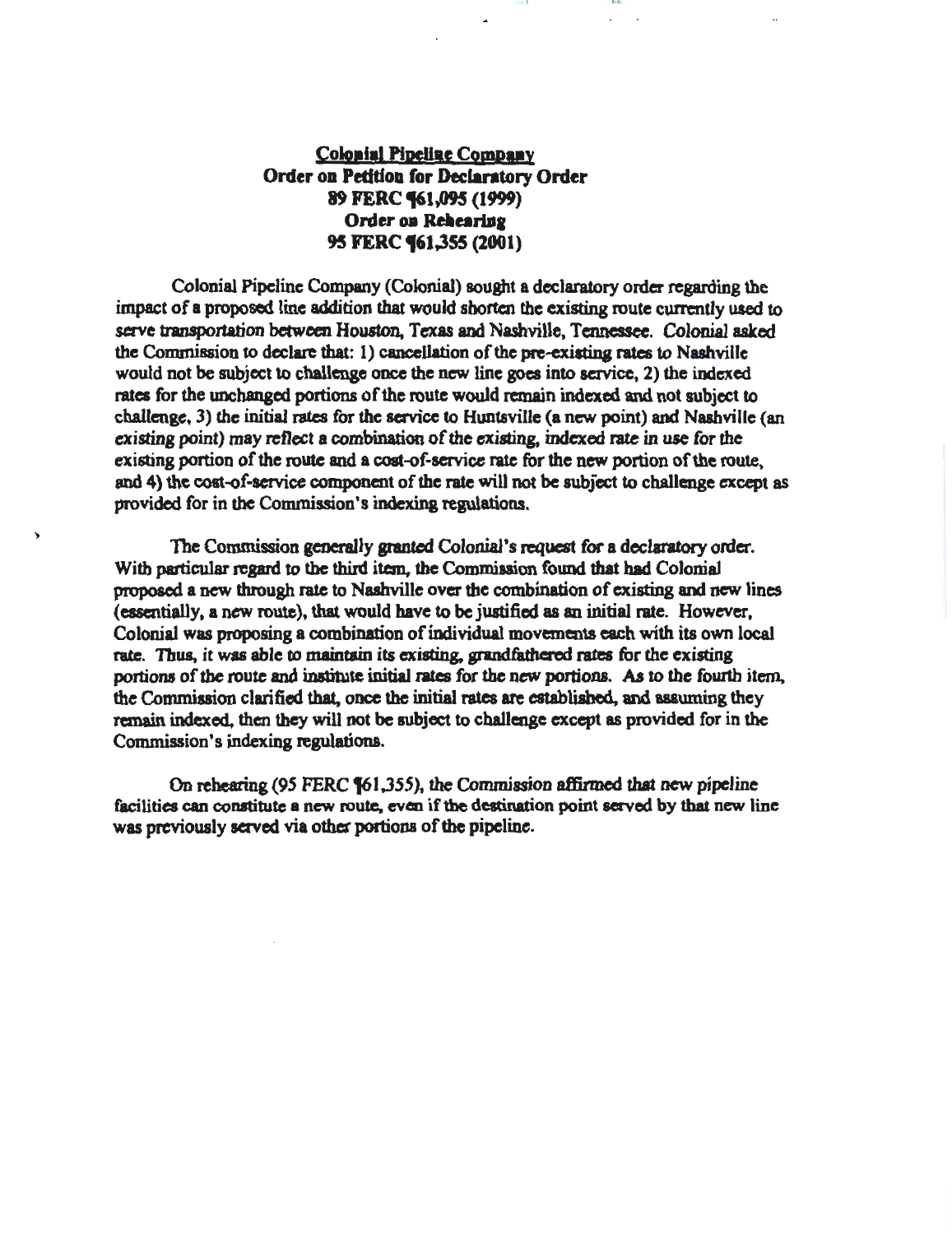CCH Internet Research NetWork

COMM-OPINION-ORDER, 89 FERC 161,095, Colonial Pipeline Company, Docket No. OR99-16-000, (Oct. 27, 1899)

 $Q$  2005, CCH INCORPORATED. All Rights Reserved. A WoltersKluwer Company

Colonial Pipeline Company, Docket No. OR99-16-000

 $[61,268]$ 

### (161,095]

Colonial Pipeline Company, Docket No. OR99-16-000

Order on Petition for Declaratory Order

### (lasued October 27, 1999)

#### Before Commissioners: James J. Hoecker, Chairman; Vicky A. Bailey, William L. Massey, Linda Breathitt, end Curt H6bert. Jr.

On June 15, 1999, Colonial Pipeline Company (Colonial) Ned a petition for declaratory order, seeidng dectarations from the Commission that the new rates proposed by Colonial for service from Houston, Texas to Nashville, Tennessee, through the combined use of its existing mainline and a new line to be constructed from Talladega, Alabama to Murfreesboro, Tennessee, with an intermediate point of delivery to Huntsville, Alabama, would be justified as more fully described in its petition. 1 More spedficalty, Colonial asks that the Commission order that the cancellation of Colonial's pre-existing rate for service to Nashville will not be subject to challenge when the new line goes into service; that its indexed rates from Houston and other origins to Birmingham, Alabama will not be subject to chalenge as the result of the connection of the new line; that the Commisaion will accept the proposed lnltiaf joint rates *tor* servloe to Huntsville and Nashville as proposed by Colonial; and that the cost of service component of the overall rates to Huntsville and Nashville will not be subject to challenge except as provided in the Commission's indexing regulations as applied to that particular segment.

#### Background

Colonial is a common carrier pipeline that transports petroleum products in interstate commerce. Colonial presently moves product from Houston to serve Nashville through two parallel stub lines, which originate at a connection with the Colonial mainline near Atlanta, Georgia, and run generally north and northwest from that connection point, through the Chattanooga, Tennessee area, to Nashville.

In recent years, Colonial states that its service to Nashville has been seriously constrained because of insufficient pipeline capacity to meet overall demand. Colonial states that nominations to Nashville have routinely exceeded available capacity, resulting in prorationing of shipper nominations. Colonial proposes to construct a new 20-inch diameter line, running approximately 169 miles in a generally northern direction from a point on the Colonial mainline near Talladega, Alabama, to a new terminal at Murfreesboro, Tennessee, just south of Nashvilte, at which point the new line would connect to the existing stub lines, with a new connection to eerve the Huntsville, Alabama area. Colonial is petitioning the Commission for a declaratory order regarding the proposed rates for transportation service through this proposed new 20-inch line.

# Requests *to* Intervene and Protests

b b e ccbc e cb hgh e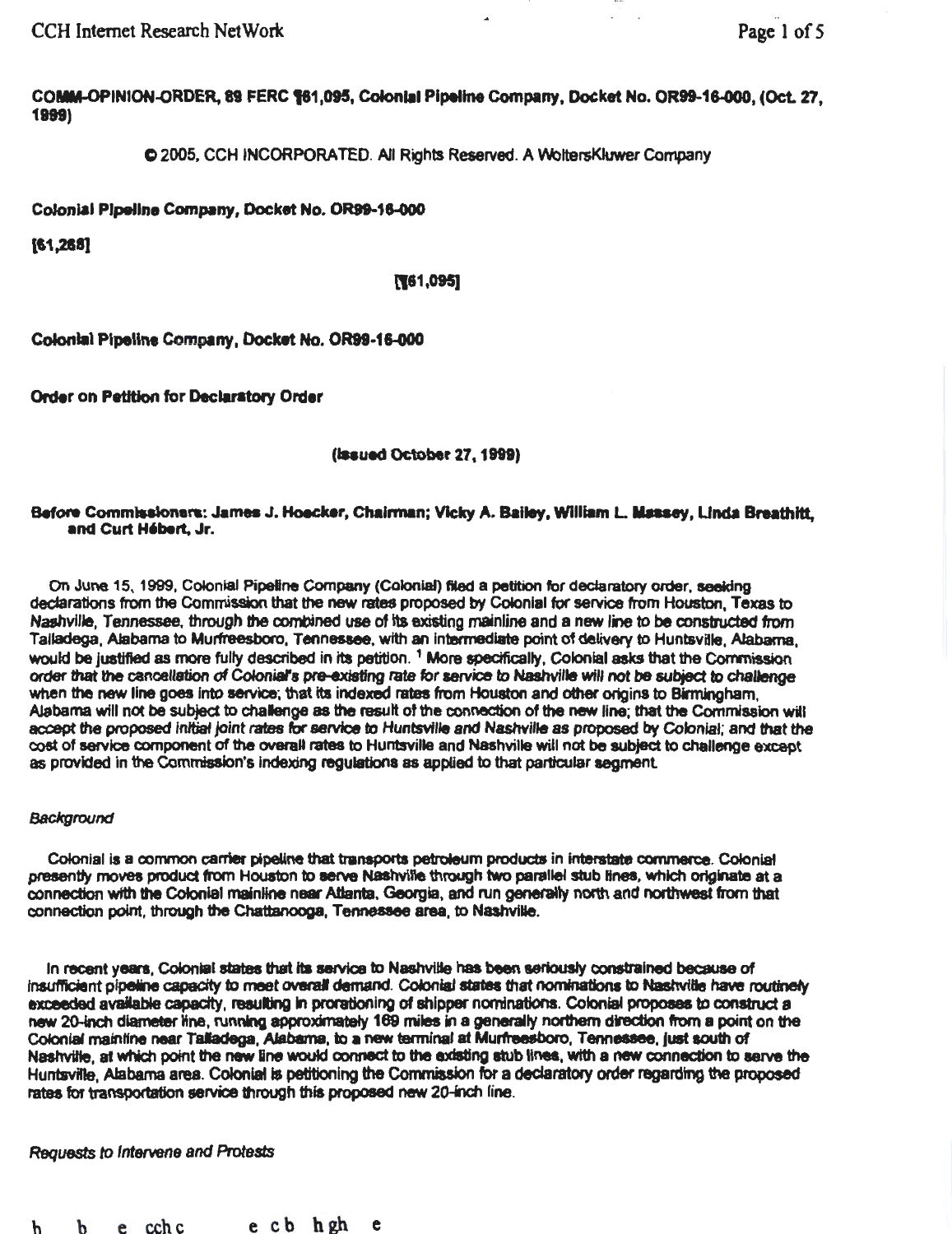Public notice of Colonial's petition was issued on June 18, 1999, with interventions and protests due by July 15, 1999. The due date subsequentfy was extended to August 5, 1999. Exxon Company, U.S.A. (Exxon), Motiva Enterprises LLC {Motiva). Marathon Ashland LLC (Marathon) and the Committee Against the Colonial Plpefine (MPACT) filed motions to intervene and protests to Coloniars request for declaratory order. State of Alabama Representatives Lowell Barron and Albert HaH each filed letters of concem respecting any tariff inaease for Colonial, based on Colonial's efforts in the state to obtain tax-exempt status. A citizens association, MPACT, filed a motion to intervene and protest out of time, and no objection has been forthcoming to its being allowed to intervene Therefore, MPACT as well as Exxon, Motiva and Marathon are granted permission to intervene. The letters filed by the Alabama State representatives will be placed in the official record of this proceeding.

#### **Discussion**

Colonial seeks a Commission order declaring: (1) that the cancellation of Colonial's pre-existing rates to Nashville will not be subject to challenge when the new Talladega-to-Murfreesboro line goes Into service; (2) that Its indexed

#### [81,269]

rates from Houston and other origins to Birmingham will not be subject to challenge as the result of the connection to the Talladega-to-Murfreesboro line; (3) that the Commission will accept the proposed initial joint rates for service to Huntsville and Nashville as proposed by Colonial; and (4) that the Talladega-to-Murfreesboro cost of service component of the overall rates to Huntsville and Nashville will not be subject to challenge except as provided in the Commission's indexing regulations as applied to that particular segment We discuas each of these requests below.

1. Challenge to Cancellation of Pre-existing Rates to Nashville

Colonial proposes to establish both a new service to Huntsville through the Talladega-to-Murfreesboro line aa well as a new expanded service to Nashville. Colonial proposes to cancel the existing tariff rates to Nashville, and to idle one of the existing 8-inch pipelines extending northward from the mainline interconnection at Atlanta Junction to Chattanooga, Tennessee, and to idle both pipelines presently connecting Chattanooga and Murfreeaboro. Colonial seeks an order from the Commission dedaring that ldJing of those facilities presently used to serve Nashville and cancellation of the existing rates for service to Nashville will not be subject to challenge.

The Interstate Commerce Act (ICA)  $2$  does not give the Commission jurisdiction over abandonments.  $3$ Transporters are generally free to canceJ services at their will, subject to certain conditions. Although the Commission does not have abandonment authority over oil pipeline facilities, we have asserted jurisdiction over cancellation of services in limited circumstances. Motiva contends that the cancellation of service to Nashville is still subject to challenge, citing Amoco. <sup>4</sup> In Amoco, the transporter proposed to cancel service at certain origin points along its mainline pipeline, while keeping the mainline pipeline in service for service downstream of the cancellation points. The Commission indicated there that It was not devoid of jurisdiction in those circumstances, since the mainline pipeline would still be in service. The Commission stated that such cancellation would affect throughput on Ita system, which in tum would affect Amoco's system-wide cost of service, and thereby may affect its rates. The Commission stated that it therefore had jurisdiction under Section 15(7) of the ICA, since the proposed cancellations would in fact affect rates.

However, Amoco involved cancellation of points of origin along a pipeline that would continue to be in service after the cancellations were made, for service to points downstream of the canceled points. That is not the case here. Rather, Coloniars petition indicates that it wiU Idle certain of Its facilities, which we take to mean that those facilities which had been used to transport petroleum products to Nashville will be abandoned. The idled facilities include all the pipelines extending from Chattanooga to Murfreesboro, thereby making continued service to Nashville over the pre-existing route impossible. Thus, cancellation of the pre-existing rate schedule for service to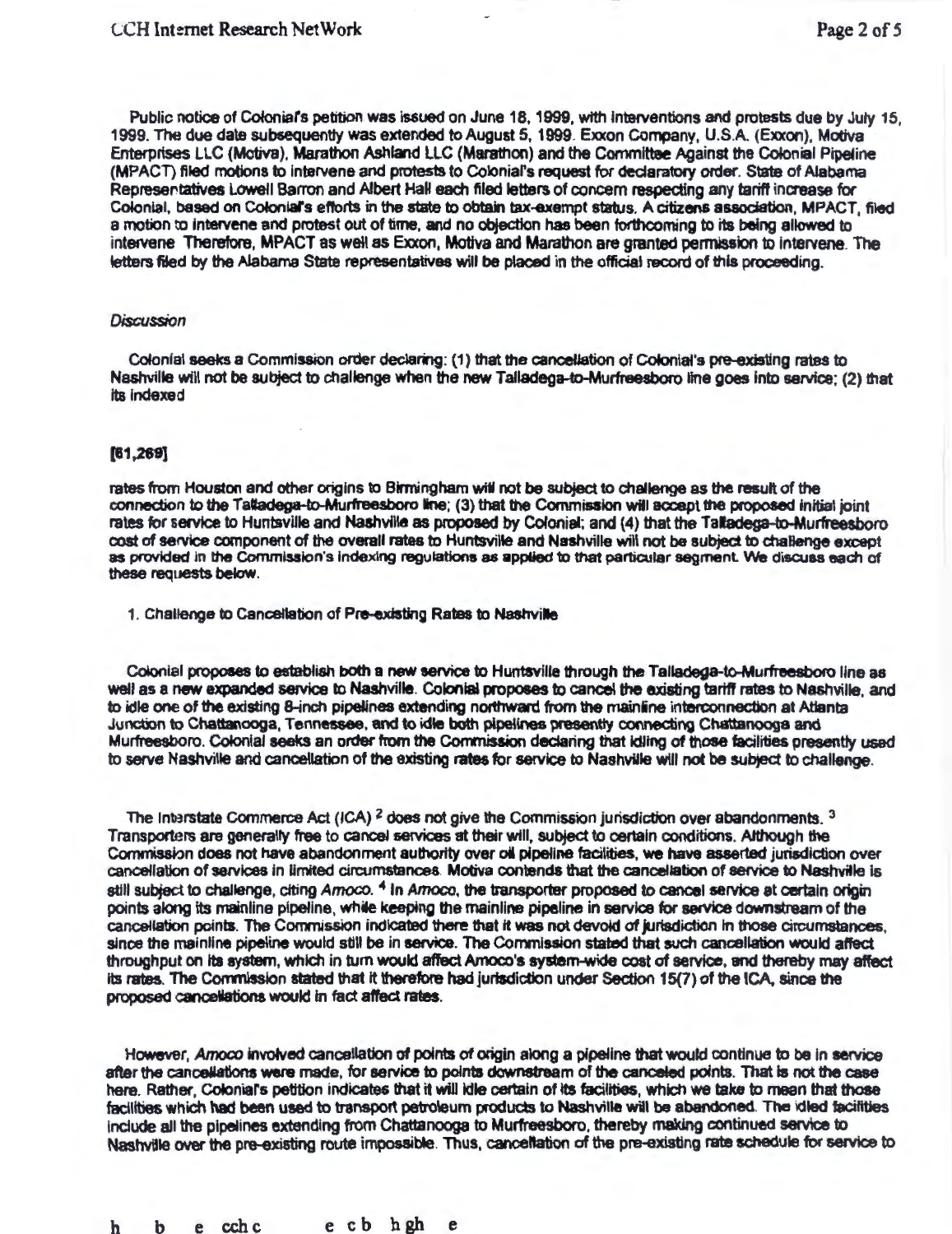Nashville would appear to be appropriate in these circumstances.

2. Rates from Houston to Birmingham

Colonial presently has rates In effect for service from Houston and other origin points to Birmingham. It does not propose to alter these rates. Colonial proposes to use these rates in combination with new rates to HuntsvfUe and Nashville that will be based on the cost of service of the new Talladega-to-Murfreesboro line. It seeks a determination that the pre-existing rates for the transportation from Houston and other origin points to Birmingham will not be subject to challenge as the result of the connection to the Talladega-to-Murfreesboro line.

The rates currently in existence along Colonial's mainline from Houston and other points of origin to Birmingham are "grandfathered" pursuant to the Energy Policy Act of 1992 (EPAct) and, thus, are deemed to be just and reasonable. <sup>5</sup> The mere connection to additional downstream facilities, *i.e.* the proposed Talladega-to-Murfreesboro lile, would not negate the grandfathered status of the rates for movements from Houston and the other points to Birmingham.

3. Proposed Initial Rates for Service to Huntsville and Nashville

Colonial proposes to construct a new pipeline extending from Talladega on its mainline just east of Binningham In a northerty direction through Huntsville, Alabama to Murfreesboro, Tennessee, which is on its existing line east of Nashville. Colonial proposes to charge rates for 118 service to Huntsville and to Nashville consisting of a combination of its existing grandfathered rate from Houston to Birmingham and a rate for service from Birmingham to Huntsville and Nashville based on the cost of

#### (81,270]

service of the new line extending from Talladega to Murfreesboro. Colonial states that instead of providing the service itself in its entirety, it may form a sister company to own the new facilities to be constructed and provide a joint service with the new company, but that It has not comrritled to do so. The primary rate question presented, thus, is whether, given Colonial's proposal to construct a new line from its mainline to its existing line leading to Nashville, Colonial may charge a combined rate composed of its existing rate from Houston to Birmingham and a new cost-of-service based rate on the proposed Talladega-to-Murfreesboro pipeline for service to Huntsville and to Nashville. Colonial seeks an order which will state that the Commission will accept the proposed rates for service to Huntaville and Nashville as set forth in its petition.

Protestors contend that what Colonial is proposing is, in effect, a rate increase for its existing service from Houston to Nashville, which Colonial must justify based on a cost of service showing for the entire Houston to Nashwle route. Colonial currently charges about 82 cents per barrel for service from Housron and other origin points to Nashville through its mainline extending to Atlanta, Georgia, and thence through lines through Chattanooga, Tennessee to Nashville, some of which will now be abandoned, eliminating the availability of the 82-cent through service from Houston to Nashville.

The Commission's regulations provide that a pipeline's rates apply to spedftc routes that must be stated in a pipeline's tariff so that the actual routes may be ascertained. <sup>6</sup> The 82-cent through rate that Colonial currently charges for Houston to Nashville service applies to the existing route from Houston to Nashville through Atlanta. When that service is cancelled, if Colonial were to propose new through rates from Houston to Huntsville and Nashville over the new Talladega-to-Murfreesboro line, those rates would apply to that specific Houston to Huntsville route and would have to be established and justified as Initial rates under the Commission's regulations. <sup>7</sup>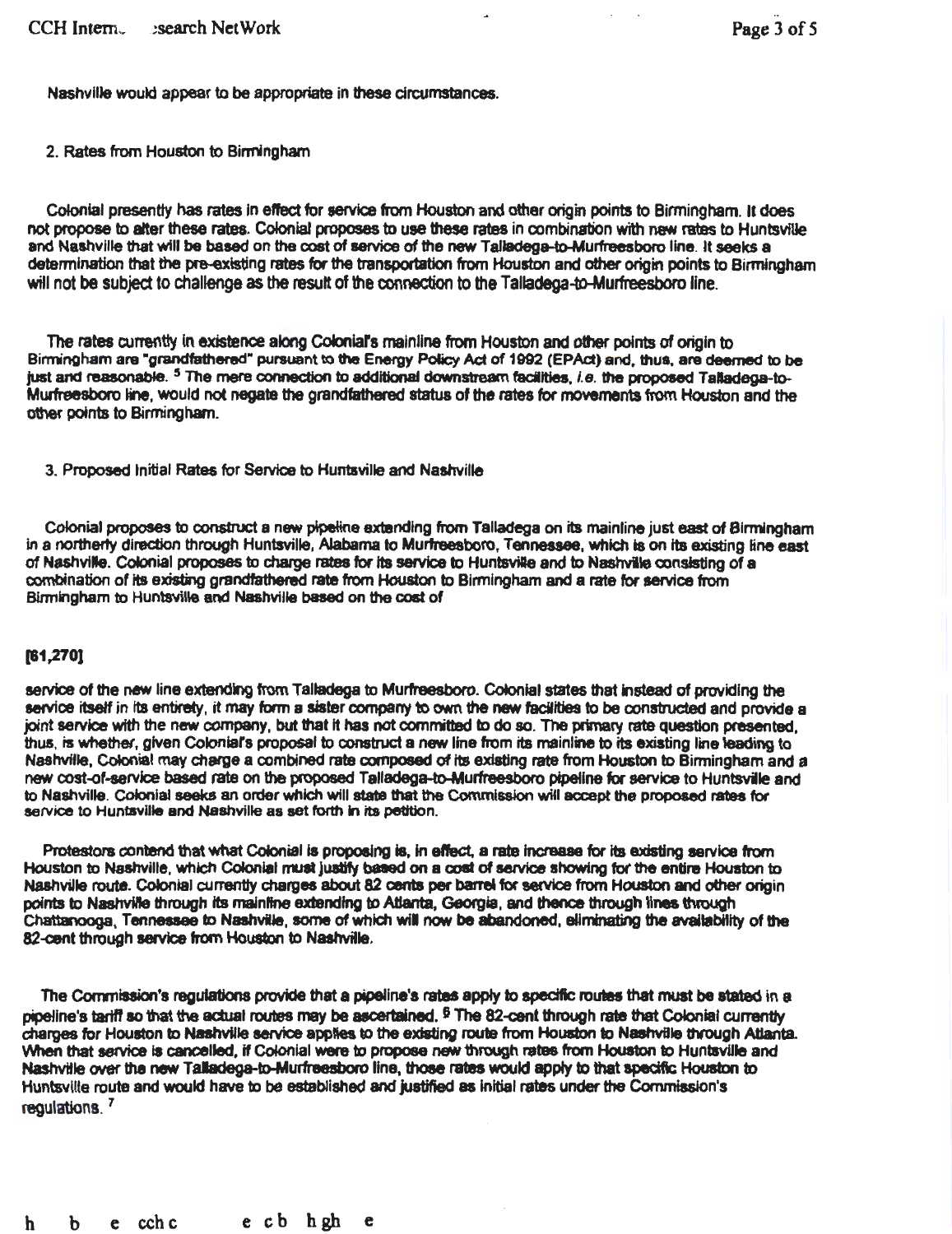# CCH Internet Research NetWork **Page 4 of 5**

Colonial, however, is not proposing through rates from Houston to Huntsville and Nashville. Rather, It is proposing a combination of Individual movements using local rates over existing and new routes to provide service from Houston to Huntsville and Nashville. Each of the routes that Colonial would combine to provide this service will have specific local rates that apply to that route and to the movements over that route. Thus, Colonial by combining individual movements over the existing route from Houston to Birmingham with Individual movements over the new route from Binningham to Nashville, wil be able to use grandfathered rates for Houston to Birming ham and initial rates for Birming ham to Huntsville and Nashville. The rates for movements from Houston to Huntsville and Nashville thus will be the sum of the rates for these individual movements. If Colonial forms a new company to own the new Talladega-to-Murfreesboro line, Colonial and the new company will be able to provide service from Houston to Huntsville and Nashville using joint rates offered in a joint tariff filed by either Colonial or the new company.

Colonial is proposing a levelized three-year rate for its initial Talladega-to-Murfreesboro-based cost of service rate. Colonial states that under a conventional year-by-year calculation, the rate in the first year or two of service would be relatively high because volumes typically are low at first, but build up over time. Rather than subject shippers to what Colonial characterizes as "front-end shock," Colonial proposes to base its initial rates on projected costs for the new line and throughput over the first three years of operation. with a commitment not to seek any higher rates for the service over that three-year period, except as permitted by indexing. Colonial also states that the levelized rate is designed to compensate for initial forgone revenue by allowing slightly higher revenues than would otherwise occur in subsequent years. Colonial requests assurance that its three-year levelized rate approach will be accepted when it files to establish its initial rates. The Commission in the past has approved the concept of levelized rates.  $6$  Thus, Colonial's proposal for three-year levelized rates is acceptable.

We approve here only the methodologies for charging rates and establishing initial rates as discussed above. We do not express any view on the level of the cost of service rates listed by Colonial in its application. Colonial's actual cost of service will not be established until after construction of the Talladega-to-Murfraesboro line Is completed. The appropriate cost of service, lhus, must be detennined when Colonial files to establish initial rates based on that cost of service.

#### [81,271)

4. Challenge to the Talladega-to-Murfreesboro Cost of Service

Colonial seeks an order declaring that the Talladega-to-Murfreesboro cost of service component of the rates to Huntsville and Nashville will not be subject to challenge except as provided in the Commission's indexing regulations as applied to that particular segment As stated earler, the Commission's regulations require that initial rates be cost-justified, or be a rate agreed to by a non-affiliated shipper. 9 Once established, however, initial rates can be indexed.  $10$  The Commission's regulations also provide that challenges to indexed rates must allege that the established rates violate applicable ceiling levels or that proposed rate Increases (or decreases) are so substantially in excess of actual cost increases (or decreases) that the rates are unjust and unreasonable. <sup>11</sup> Thus, under the Commission's regulations, if Colonial's initial rates based on the Talladega-to-Murfreesboro line's cost of service remain indexed, they can be challenged only on these grounds.

#### The Commission orders:

The petition for declaratory order filed by Colonial on June 15, 1999, is granted as discussed in the body of this order.

#### (11,272]

h a cchc e ch hoh e